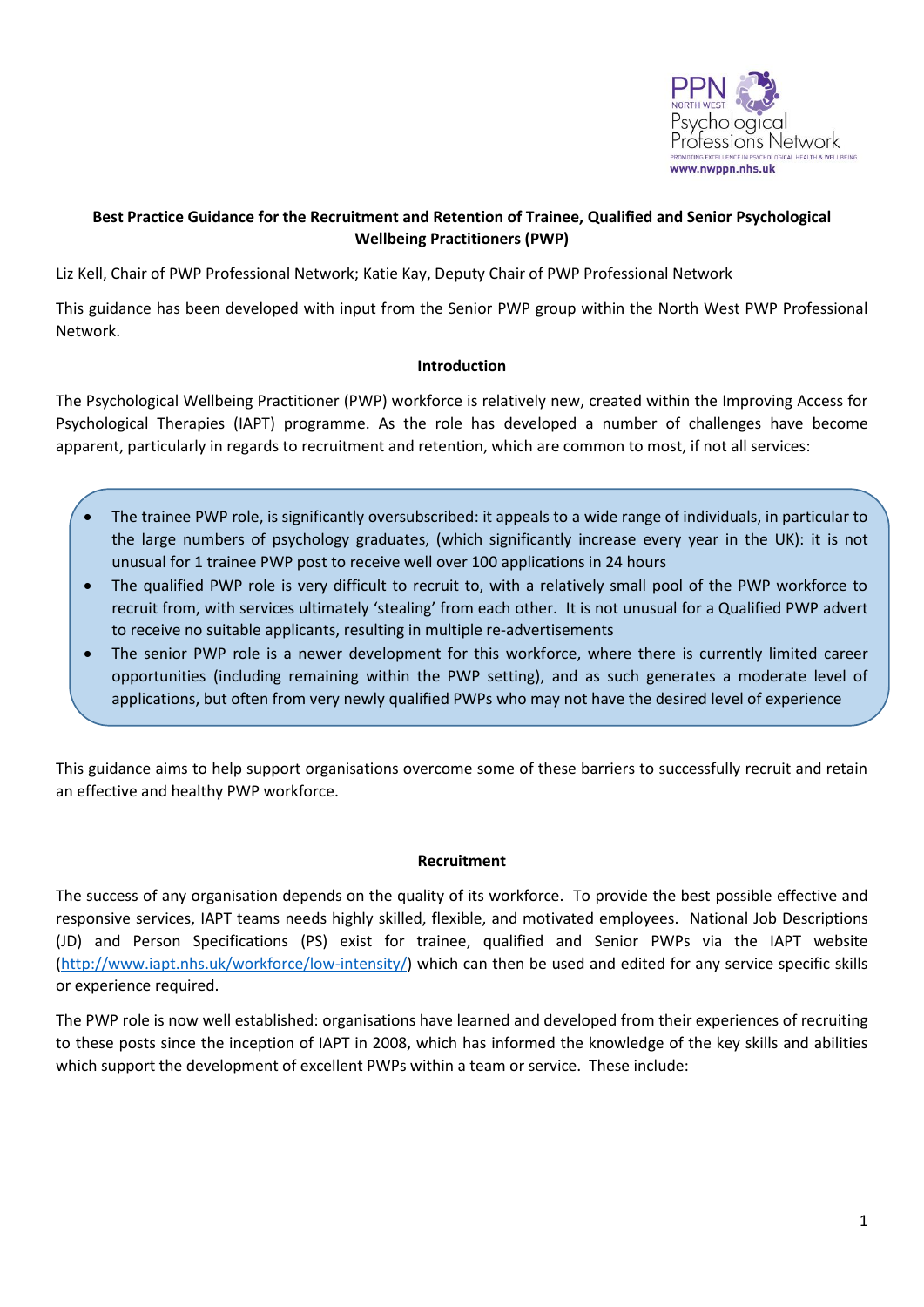

## **Trainees**

- Relevant previous qualification(s) demonstrating ability to study this does not necessarily need to be a psychology degree, or at degree level, but the ability to undertake academic study successfully is essential
- Relevant previous experience of working directly with people in a health or care setting this can be within statutory or voluntary services; while direct experience working with people with mental health problems is useful, it is not always essential: primary care experiences, for example, Health Trainer roles can provide more relevant previous experience than roles on mental health wards
- Excellent organisational skills while not explicit in the national template JD and PS, experience has shown that these are essential skills for a successful PWP given core duties of managing a high caseload, writing up good quality clinical records, producing patient letters and correspondence with other health professionals, and prioritising competing demands in their clinical work, for example, safeguarding issues, clinical risks, patient missed-appointments etc.

## **Qualified**

- The (currently BPS) accredited qualification in Primary Care Mental Health Practice, or equivalent Qualified Graduate Primary Care Mental Health Worker qualification (2004-2008) is essential as the **only** qualification which trains people to undertake a step 2 role within an IAPT service
- Relevant experience as above (for a trainee), plus the appropriate clinical experience to complete the IAPT accredited qualification as a minimum: managing a caseload of patients experiencing mild to moderate mental health problems delivering appropriate step 2 interventions and demonstrating the ability to work at capacity in a high volume low intensity service
- Demonstrable organisational skills in a step 2 clinical role (as above for a trainee)

## **Senior**

- The (currently BPS) accredited qualification in Primary Care Mental Health Practice, or equivalent Qualified Graduate Primary Care Mental Health Worker qualification (2004-2008) is essential as the **only** qualification which trains people to undertake a step 2 role within an IAPT service
- An accredited qualification in Low Intensity supervision is desirable, but willingness to undertake this and a demonstrable interest and ability in supporting staff development are essential for the senior PWP role
- Ability to demonstrate a range of post-qualifying experiences in offering and delivering the range of evidence-based IAPT low intensity interventions, which should include an innovative and flexible approach as service requirements change and new technologies and research develop and inform practice
- Knowledge and awareness of the 'big picture' within an IAPT service and wider organisations are key to the success of a senior PWP being able to drive forward and develop the step 2 workforce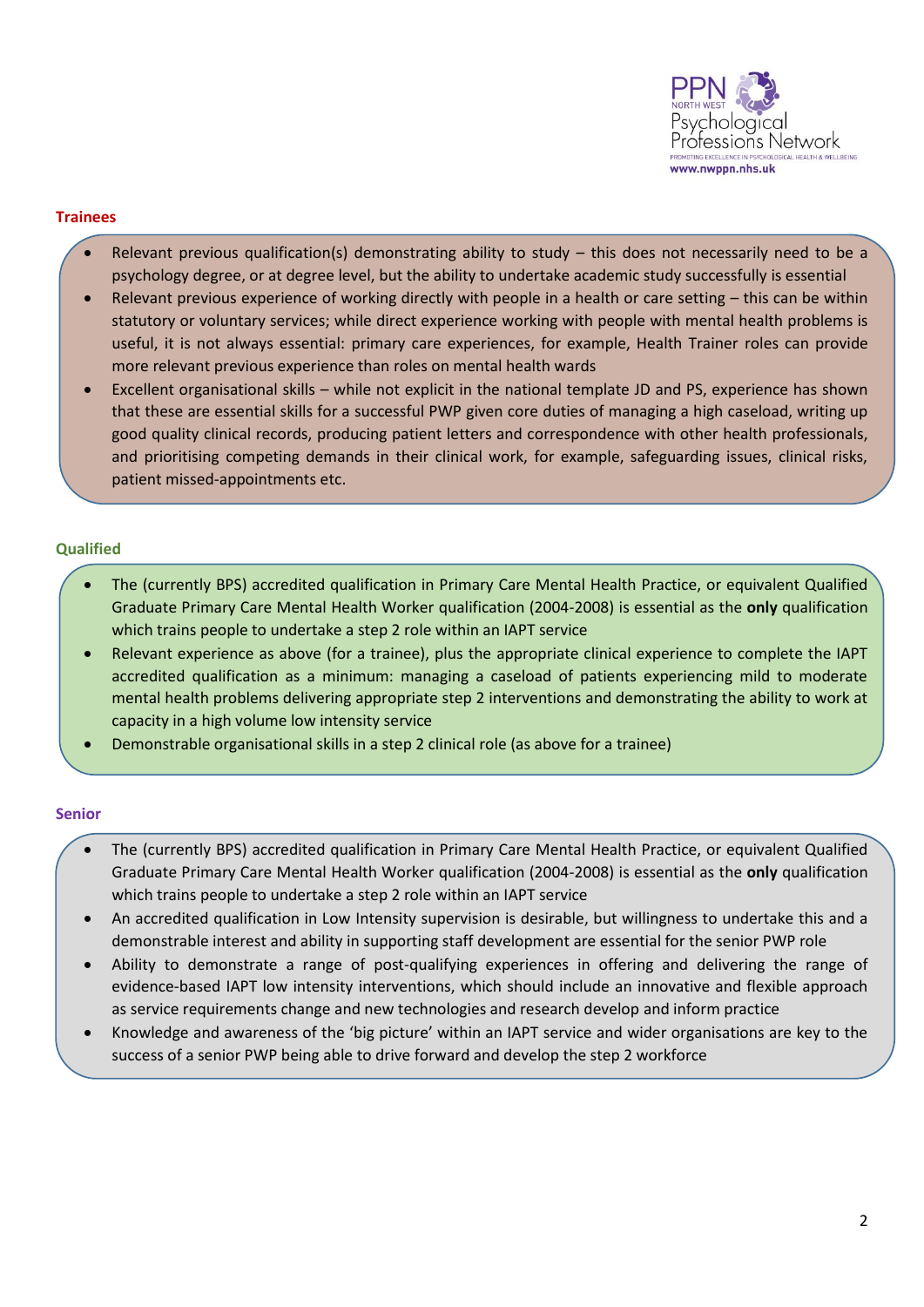

## **Agency**

For the purpose of recruiting Agency PWP workforce, this tends to be only for Band 5 qualified staff (and may on occasion be for band 6 roles). While a standard recruitment process is not always followed, a service should still ensure that the above key competencies are met, in particular the IAPT accredited qualification in Primary Care Mental Health Practice, or equivalent Qualified Graduate Primary Care Mental Health Worker qualification (2004- 2008).

It is also vital to ensure up to date references from their most recent (agency) placement with other services, or alternatively their previous employer, as well as evidence of their qualification and the agencies own reference information.

### **Job Advertisements**

There are clear standards for all job advertisements, however, in consideration of the challenges for the recruitment of Qualified PWPs, additional factors may be helpful to include:

- Explicitly create a positive image of the organisation and what it can offer being aware that there is a broad range of IAPT providers, with very different service models and organisational positions (e.g. NHS, 3<sup>rd</sup> Sector etc)
- Provide a clear and accurate picture of the job duties and level of seniority a qualified PWP needs to recognise what experience, opportunities and support they will have access to in taking up a role at the same level in a different organisation e.g. appropriate supervision, opportunities for CPD, etc
- Always offer the opportunity to speak to an interested candidate, and/or an informal visit to the service while it is the responsibility of the candidate to take up this opportunity, it is important to actively promote this in attempting to demonstrate why the service would be an attractive opportunity for them

### **Interviews**

The role of the interview panel is to ensure the best candidate is recruited. The panel should consist of individuals who have a specific interest in the appointment, and it is good practice to have at least one experienced PWP as part of the interview panel (this will preferably be a senior PWP but, if not available, an experienced qualified PWP will be a valuable member of the panel).

The makeup of the panel should aim to reflect the community served: it is best practice to include service user representation where possible, however, a good alternative can be a representative from a local community group e.g. local advocacy services, or mental health charity.

While it is accepted that Agency staff do not always undertake a formal interview process, there should still be a clear process in demonstrating their suitability for the post, and this should include as a minimum a brief informal interview (either face to face or telephone) with an appropriate manager.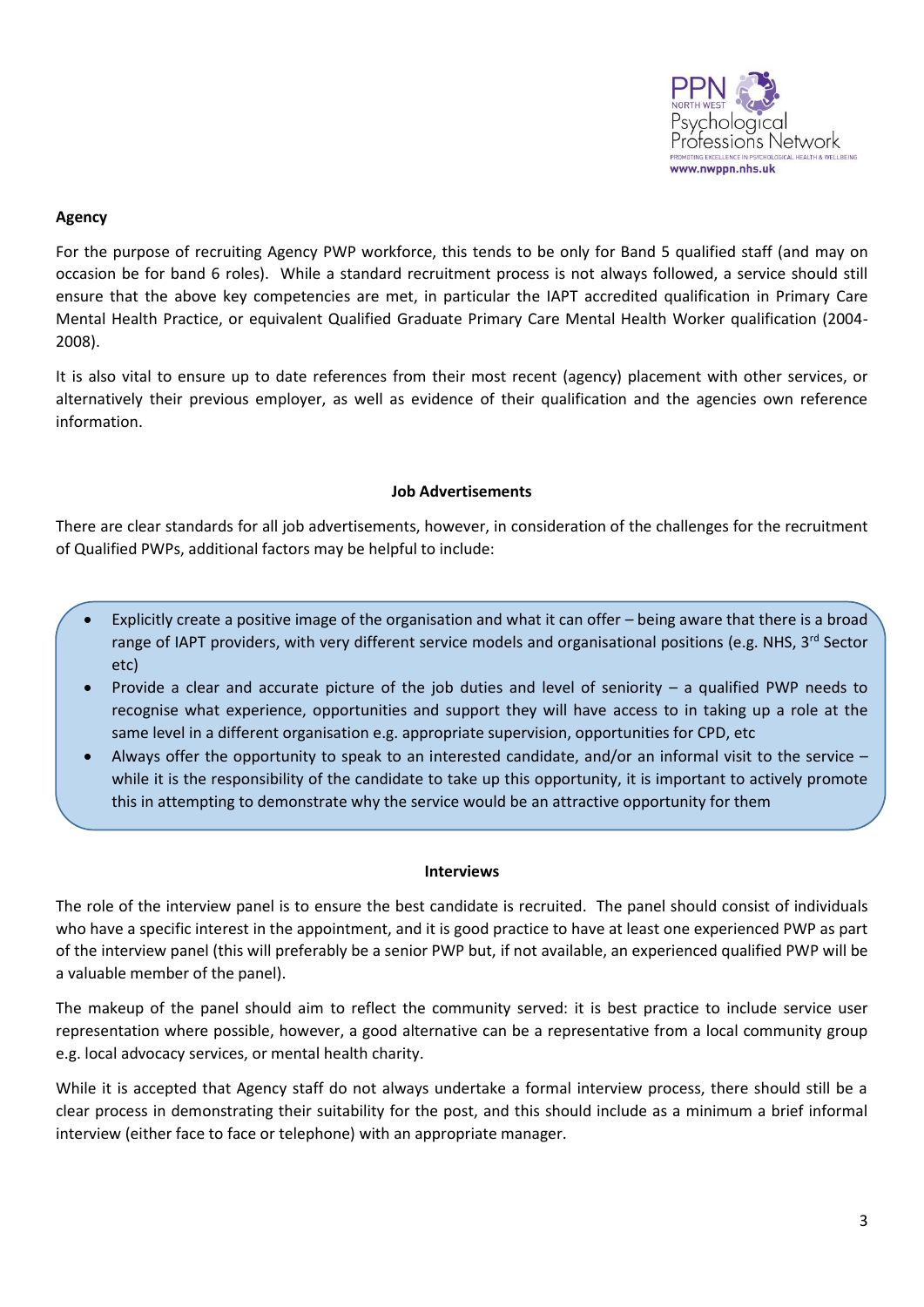

### **Induction**

An effective programme of induction will help to ensure that new PWPs quickly and easily become embedded within the team and gain an understanding of the organisation and its policies, procedures and culture as early as possible. It also gives them a full opportunity to quickly become effective and motivated team members.

### **Trainee PWP**

It is essential that trainees are given appropriate support for the undertaking of the qualification, alongside understanding the workings of the particular service they are in. There are clear guidelines as part of the PWP curriculum review (LINK) for the responsibility of services to provide an appropriate learning experience: this includes appropriate timescales for commencing direct patient work independently, and providing the appropriate support and supervision necessary to enable each individual to achieve successful completion of the course.

## **Qualified PWP / Senior PWP**

While qualified and Senior PWPs have worked in the same clinical role previously, it is essential they are enabled to develop a good understanding of the systems and processes that support their clinical work in a particular service, as these can be very different. An effective induction programme would include, use of clinical systems, admin processes, expectations for supervision, as well as mandatory training within the organisation, and time to develop a good working knowledge of other services for effective signposting interventions with clients.

### **Agency PWP**

Induction is also important for Agency staff. While this may be briefer, it is still important that they fully understand the systems and processes to support their clinical work, and undertake appropriate mandatory training, in particular, local risk management and safeguarding policies for the organisation they are working within.

### **Retention**

The retention of PWPs has become a significant issue for organisations, and it is recognised that a large number of the PWP workforce move on to further training, particularly as High Intensity Therapists or Clinical Psychologists in a relatively short period of time. Currently the PWP workforce is, primarily, young and at an early stage in their career, yet the opportunities for progression within the PWP role are still not fully developed, with often the Senior PWP role seen as the only option.

### **Trainee PWP**

It is desirable to support trainee PWPs to see the PWP role as a rewarding and long term career opportunity, but this is more difficult to achieve when staff are on training contracts, which has become more routine in many localities. The high turnover of the PWP workforce can often result in opportunities for trainees to then take on permanent roles, and the possibilities of this should be made clear to the trainees to encourage retention within services where possible.

Consolidation of skills is also important within the PWP role: this ambitious and intelligent workforce are often keen to continue with their learning, but the value and benefit of skills consolidation during the first year postqualification should not be underestimated, and should be openly discussed with the trainees so they are clear about these expectations.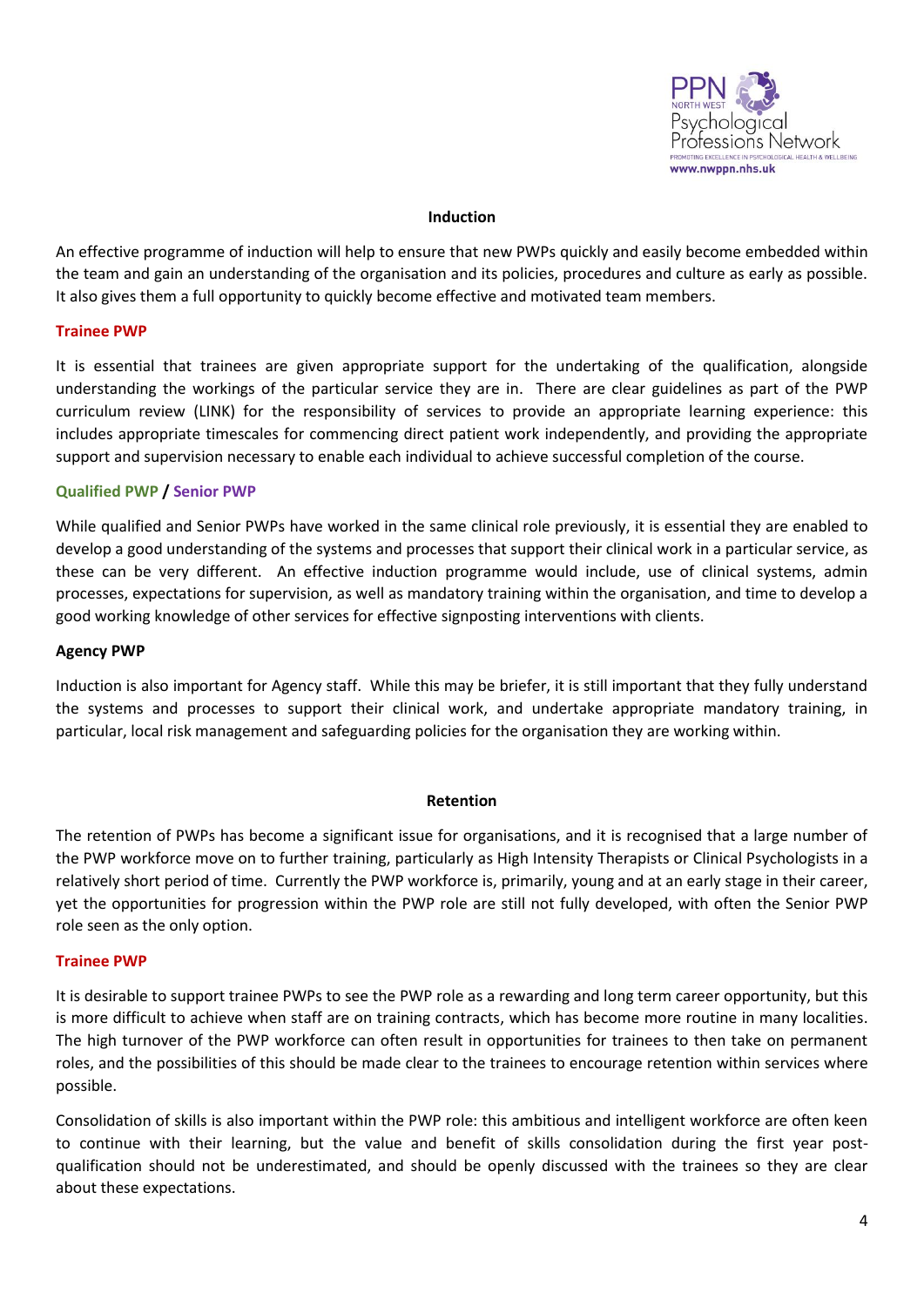

#### **Qualified PWP**

In order for PWPs to want to stay in post it is important that they are given a variety of development opportunities to widen their skills and experience. Whilst it is important for newly qualified workers to consolidate their skills, those more experienced workers need access to new opportunities. To achieve this, some services have developed specialisms within the role, so that PWPs have a lead in certain areas at step 2 and are recognised as a 'champion' in a particular field. This allows PWPs to learn new skills including project management, networking and partnership working, whilst also developing a sense of ownership in their work and developments in their specific area.

Long Term Conditions: provide training to staff working with people with LTC's, develop resources for patients with LTC's, pathway developments, patient groups for specific conditions e.g. COPD, Diabetes.

This could be adapted for other patient groups such as military veterans, BME populations, older adults, young people etc.

Opportunities to offer interventions in a variety of formats: evidence based group interventions e.g. stress control, Living Life to the Full. Interventions offered via telephone or web-based e.g. Skype, email, messenger, CCBT programmes

Opportunities to develop pathways outside of what might be considered 'routine'; working proactively with businesses for example who have high sickness levels due to problems such as stress / anxiety / depression. Or setting up pathways and delivering interventions within colleges / universities.

Peri-natal: partnership working with Midwives and Health Visitors, pathway developments, patient groups with crèche facilities in appropriate community settings, networking with e.g. homestart, children's centres. Support for Dad's

Opportunities to deliver teaching as part of core PWP training programmes, and act as e.g. a practicelink for PWP training courses. Opportunities to deliver training to other staff groups within their Trusts around psychological wellbeing

Opportunities to expand PWP skill and innovative interventions at Step 2 e.g. Mindfulness Based Stress Reduction (MBSR) within a step 2 service, supporting PWPs to access accredited training to achieve MBSR practitioner status

It is important to build on and utilise the skills of the specific individual when considering issues surrounding retention, for example, PWPs may hold Masters level qualifications which may include a research component, which could be a valuable resource to services in undertaking research and audit in practice.

One of the main issues cited from PWPs in regards to retention, is the lack of opportunities for development *within* the role: contrary to popular belief, not all PWPs want to move "upwards" into higher 'steps' and more specialist services. These opportunities are currently rarely available yet PWPs work with very high numbers of weekly patient contacts, delivering interventions in a very routine way: if workers are not given the opportunity to develop outside of this routine practice, they can become burnt out and start to look for opportunities elsewhere. (Please see below 'Senior PWP' section for further examples)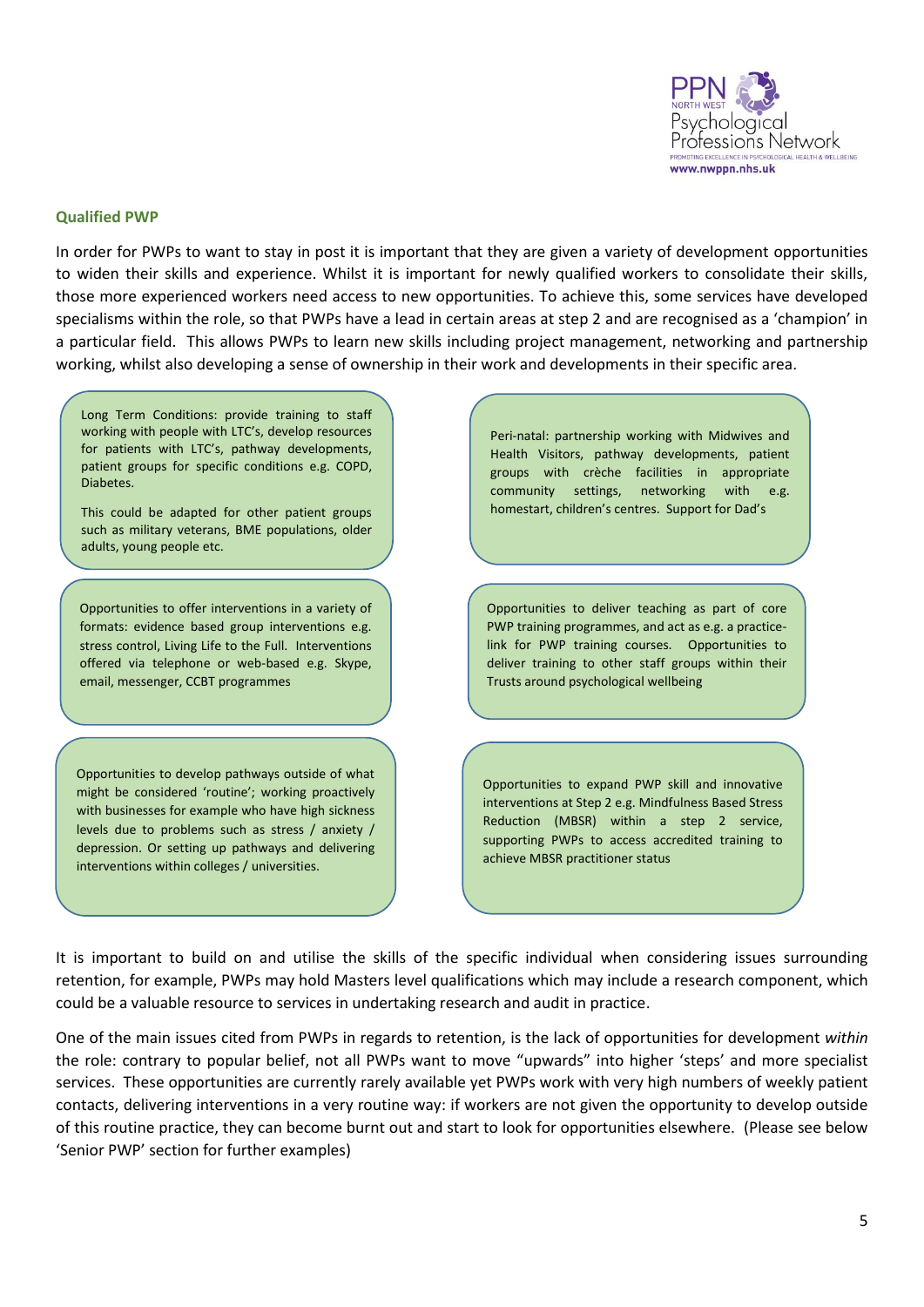

Continuing Professional Development is also vital in the successful retention of PWPs, who should have the same opportunities to access this as other professionals within IAPT services. UCL have developed guidance to support appropriate CPD for PWPs which can be found [here.](https://www.ucl.ac.uk/pwp-review) It is important that PWPs have access to this appropriate CPD to maintain their professional standards, but also have the opportunities to implement any newly acquired skills that are valuable for both service delivery and individual development.

## **Senior PWP**

Senior PWP positions are often attractive to experienced PWPs who are invested in developing a career within psychological therapies and are ready to move to the next stage in terms of their development, but who do not want to re-train in something else (e.g. CBT or Clinical Psychology). Senior PWP positions tend to attract those who are passionate about the delivery of low intensity psychological interventions and those who want to develop their career supporting step 2 services. However, senior positions tend to be limited, and movement in to these positions is often internal, therefore opportunities are still minimal.

In order to retain PWPs in senior positions, it is important to allow them access to the support necessary to help them carry out the role, for example, to attend the accredited IAPT supervision training. If part of their role will be operationally managing junior staff, again they need to be supported to access appropriate training e.g. an 'introduction to line management'; this does not need to be costly external training and is often available within organisations. However, it needs to be accepted that some senior PWPs may want to develop further and may be keen to study for a recognised management qualification at Master level for example. As with the qualified PWP role, it is important senior PWPs have access to a range of development opportunities and for them to feel valued in their senior role including access to appropriate CPD.

Currently, Senior PWP roles focus on supervisory and management responsibilities. However, there is scope to also begin to develop other, more clinically focussed, specialist roles at a senior level developing step 2 expertise for particular clinical areas and patient groups e.g. Long Term Conditions, CAMHS, prison populations. As a specialist role, this might include Pathway Development similar to that noted in the 'qualified PWP' section, but might also include an extension of responsibilities, such as working with commissioners and managers of other services, project management and offering specialist supervision to other PWPs in working with this specific group. PWPs choosing to go down this route of development may again be keen to support their learning with a more formal qualification and need to be supported to access appropriate training; again this doesn't have to be costly external training, with many organisations offering an internal 'team leader programme' for example. This may then lead on to further formal training in this area, with senior PWPs for example being well placed to complete a recognised NHS leadership qualification, such as those offered via the North West Leadership Academy (e.g. Mary Seacole Programme).

Such development opportunities will allow those within senior positions to feel supported and valued, and as such they are more likely to commit to the role. Many senior PWPs will stay committed to the role given the opportunities for continued development, and these skills and experiences will also put these ambitious practitioners in a strong position to, longer term, be recruited in to more senior roles within psychological therapy services and leadership roles within the wider NHS, potentially becoming NHS leaders of the future.